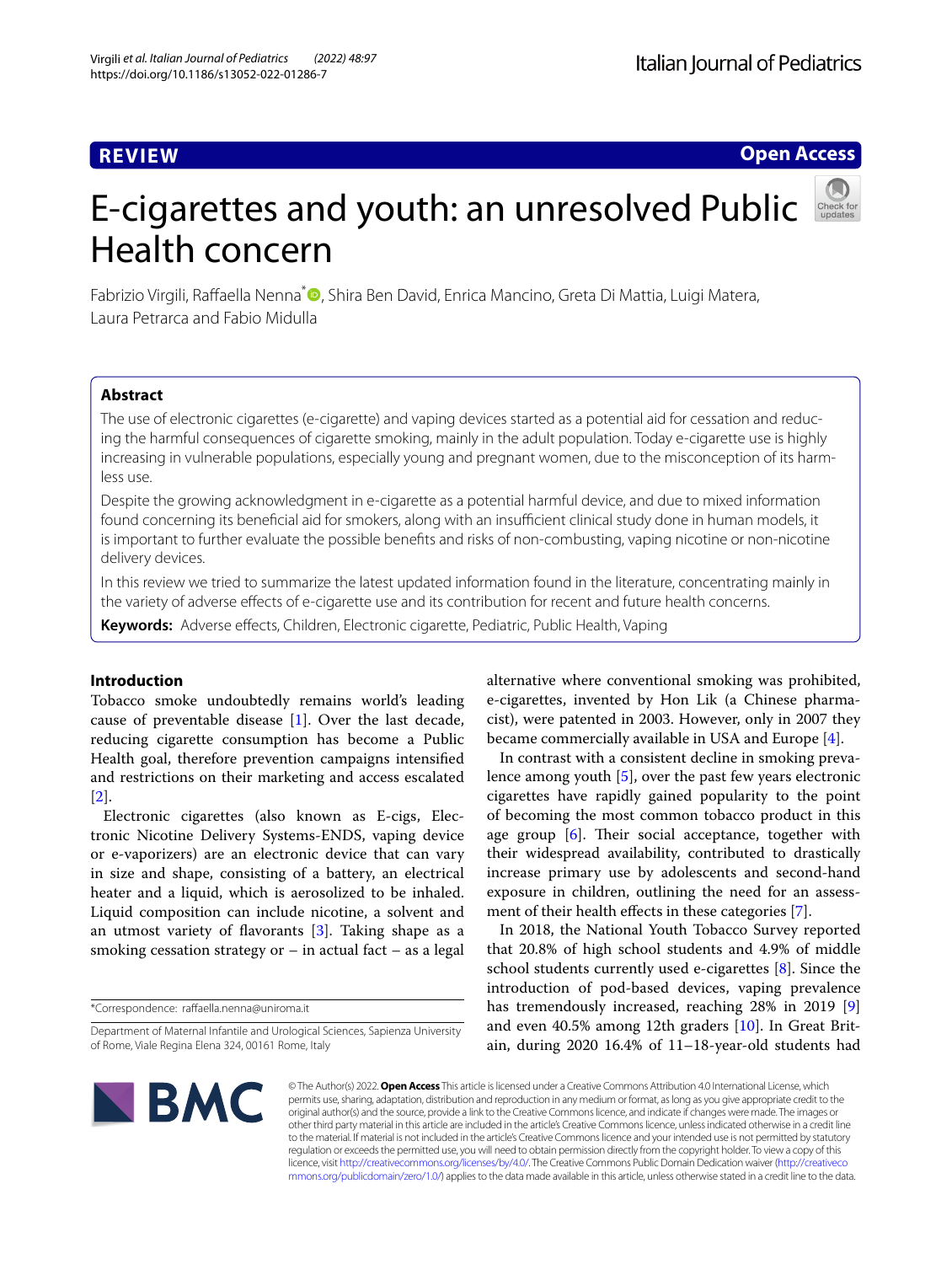tried (at least once) e-cigs, compared to 15.4% in 2019 and to 12.7% in 2015. Also current use increased since 2015 from 2.4 to 4.8% [[11\]](#page-6-10). Prevalence of current e-cigarette smokers in Italy doubled from 2014 (8%) to 2018 (18%), whereas the number of ever smokers has risen by 60% (from 28 to 44%) [\[12](#page-6-11)]. According to forecasts, e-cigarettes sales will surpass those of traditional tobacco by 2023 [[13\]](#page-6-12).

Marketing has certainly played a major role in vaping prevalence infection among children and adolescents. E-cigarettes can be purchased in vape shops, tobacco vendors, gas stations, groceries, pharmacies and even online  $[14]$  $[14]$ . The manufacturing companies, often owned by tobacco frms, address their products to youth by promoting appealing favours and using multiple communication channels: television advertisings; targeted advertisements at the point of sale; web sites and social media; celebrity partnerships; free samples at youth-oriented events [[15–](#page-6-14)[17](#page-6-15)]. In 2016, 78.2% of middle and high school students have been exposed to e-cigarette advertisements from at least 1 source and increasing exposure seemed associated with higher odds of use [[17\]](#page-6-15). Social media are easily accessible by teenagers and convey the use of e-cigarettes as socially acceptable [\[18\]](#page-6-16); despite ENDS being born as a smoking cessation strategy, less than 1% of twitter posts concerning vaping are related to smoke cessation [\[19](#page-6-17)]. Apparently, only 8% of adolescents take up e-smoking as a nicotine replacement strategy [[20](#page-6-18)] whereas the most common reasons underlying vaping experimentation in pediatric population are: curiosity, social infuence, availability at low cost, enjoyable favors, ease of concealment [\[21–](#page-6-19)[23\]](#page-6-20). Sustained use is then encouraged by misperceptions about safety, nicotine content and social prevalence [[21,](#page-6-19) [24](#page-6-21)[–26\]](#page-6-22).

A cross-sectional analysis pointed out that positive expectancies regarding e-cigarette use (e.g. gaining respect of peers and chances of being liked by partners, reducing stress, enjoying throat sensation) are related with a greater prevalence of current use [[27\]](#page-6-23). Users exhibit the lowest perceptions of harm and more positive attitudes towards e-cigarettes when compared with non-users [[28\]](#page-6-24). Adolescents perceptions – which afect their decision-making process – are generally biased in the direction of their own experience, a phenomenon referred to as "false consensus efect"[\[29](#page-6-25)]: for instance, teens tend to overestimate actual smoking rate among peers [\[30](#page-6-26)], therefore they may be more prone to develop such addiction. In this regard, Gorukanti et al. [[28\]](#page-6-24) administered 9th and 12th graders from California an online survey to investigate their attitudes towards e-cigarettes and whether they difer by past use. Findings showed that prevalence of both e-cigarette and cigarette use among parents, siblings, and close friends was higher in adolescents who have ever used an e-cigarette. At the same time, vapers believed more peers and relatives smoke e-cigarettes than do non-users. A worrying percentage of participants, especially smokers, thought that e-cigs contained water and claimed that vaping felt cleaner and safer than traditional smoking. Nonusers, instead, were more prone to consider e-cigarette harmful to children.

## **Device evolvement**

Throughout the years, e-cigarettes design and technical features evolved, providing the market with updated products meeting consumers' diferent demands. E-cigarette's modernisation process also helped contain health implications. First generation ECs, usually referred to as cig-a-likes, have been conceived to resemble the design and feeling of traditional cigarettes. In early models, friable solder joints could release in aerosols particles of tin (associated with stannosis and pneumoconiosis [\[30\]](#page-6-26)), a flaw remedied by coating the thick wire with silver, using rigid joints external to the atomizer or connecting wires without solders rather through clamps [[31](#page-6-27), [32](#page-6-28)]. The thick nickel or copper wire, tin- or silver-coated, was not included in second generation products and following [\[33\]](#page-6-29). By removing the silicon cover from later products, its presence in aerosols drastically decreased [\[34](#page-6-30)]. Nonetheless, the empowerment in second and third generation batteries, along with bigger atomizers and higher amounts of metal, allowed to generate larger volumes of aerosol [[35\]](#page-6-31), resulting at the same time in a greater transfer of particles, metals, toxicants [\[36](#page-6-32), [37\]](#page-6-33). Furthermore, as voltage/power ratio increased, new potentially toxic by-products could emerge from the liquid [\[34](#page-6-30)]. Likewise, in larger reservoirs such as those of second and third generation ECs, fuid stagnation could enrich aerosols with additional toxicants through repeated use [\[37](#page-6-33)]. Fourth generation ECs, referred to as pod mod devices, have become popular among teenagers as a socially acceptable alternative to conventional cigarettes due to their stylish design (e.g. USB or teardrop shape), wide selection of flavours and user-friendly functions [\[38](#page-7-0), [39](#page-7-1)]. Their likeness to an USB memory stick allows them to be discretely used in no smoking areas and easily concealed from parents, contributing to a new widespread phenomenon, known as "stealth vaping" [\[19](#page-6-17), [40,](#page-7-2) [41\]](#page-7-3). A distinctive feature of fourth generations devices is the use of nicotine in its protonated form, which reduces the irritating efect on throat mucosa while increasing the amount of nicotine delivered in aerosols  $[42]$  $[42]$ . The heterogeneity outlined above complicates research on potential health efects, since the variability in design and technical features prevents us from discussing e-cigarettes as a single device. Furthermore, besides type and age of the device,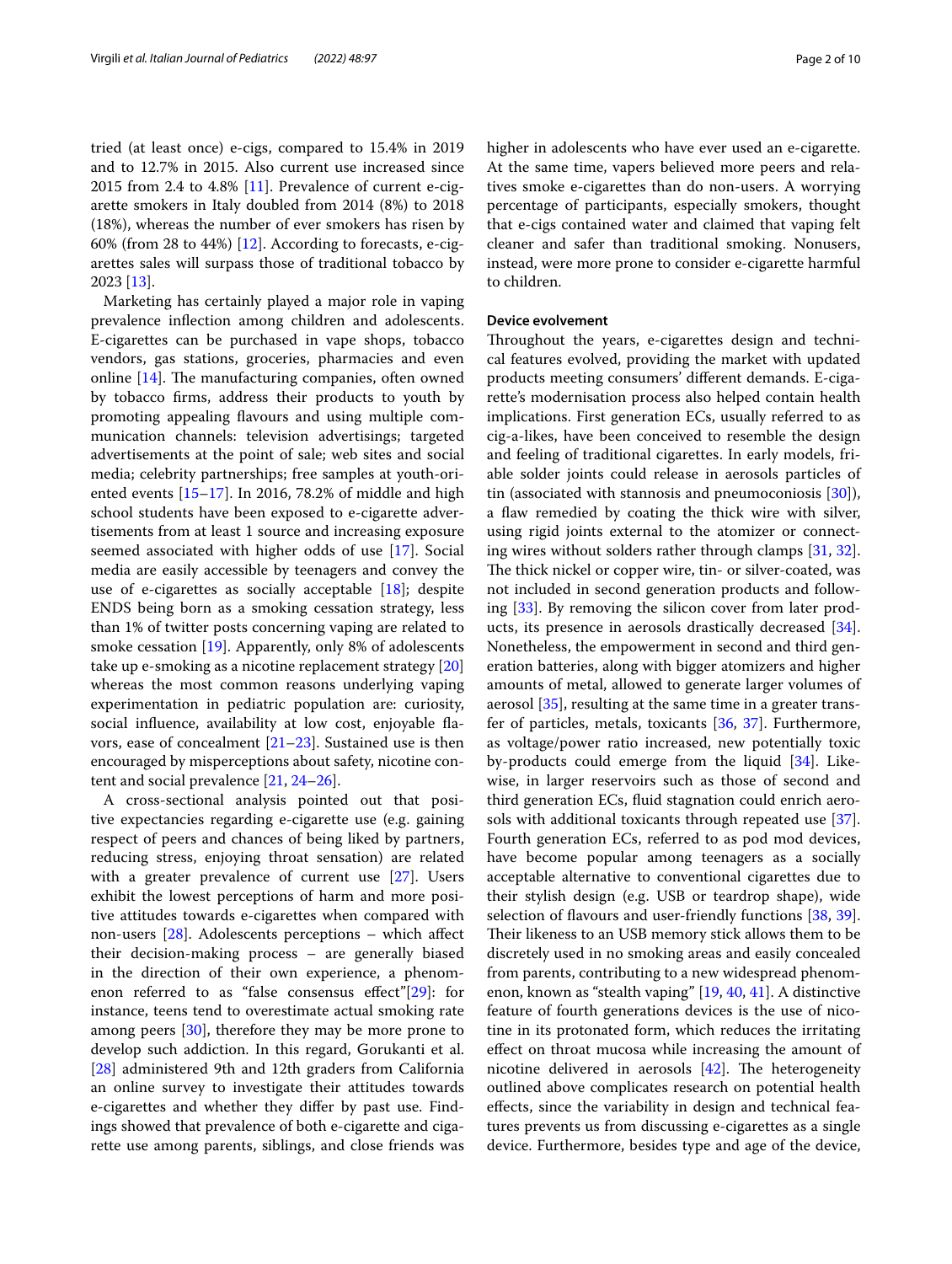#### **Content**

Aerosol composition is afected even by the solvent employed, being vegetable glycerin (VG), propylene gly $col$  (PG) and their mixture the most widely used. They can also infuence particle-size distribution, therefore the region of deposition in the respiratory system [\[44](#page-7-6)]. A higher percentage of propylene glycol seems enhancing flavour and strengthening the so-called "throat hit", whereas a higher percentage of vegetable glycerine may increase vapor production [\[45](#page-7-7)]. Vegetable glycerine exposure has been associated with irritation of eyes, lungs, and oesophagus mucosa [[46](#page-7-8)]. Likewise, its higher boiling point requires the heating element to reach higher temperatures, resulting in a greater risk of toxicants emission  $[47]$ . The highest yield of aldehydes occurs in devices containing propylene glycol [[48\]](#page-7-10), also related to upper respiratory infection-like symptoms [[49\]](#page-7-11).

A vast amount of studies aimed at characterizing e-cigarettes emissions and variously reported measurable amounts of ethanol, volatile organic compounds (VOCs), polycyclic aromatic hydrocarbons (PAHs), silicon, lead, nickel, air pollutant, formaldehyde, acetaldehyde, isoprene, acetic acid, 2-butanodione, acetone, and propanol [\[50](#page-7-12)[–52](#page-7-13)]. Volatile organic compounds can provoke eye and respiratory tract irritation, neurological impairment and liver damage [[53\]](#page-7-14). Polycyclic aromatic hydrocarbons demonstrated carcinogenic, respiratory, immunological, neurological and reproductive efects [[54\]](#page-7-15). Reactive carbonyls such as aldehydes and acrolein (product of glycerol constituents vaporization [[55](#page-7-16)]) elicit airway constriction, direct damage to airway epithelium and alterations in gene expression, in addition to neutrophils activation, degranulation and apoptosis [[56\]](#page-7-17).

The extraordinarily wide variety of flavorants available amplifes the heterogeneity in E-cigs aerosol composition. These chemical components are generally employed in food industry and recognized as safe additives but this does not imply their harmlessness when inhaled [\[57](#page-7-18)]. Some are known allergens (e.g. cinnamaldehyde for cinnamon aroma) [\[58](#page-7-19)], others may provoke ocular and airway irritation (e.g. benzaldehyde for fruity aromas) [\[59](#page-7-20)]. Pre-clinical studies demonstrated that favoring chemicals elicit pro-infammatory responses in lung epithelial cells and fbroblasts and decrease transepithelial resistance in bronchial epithelial cells [[60\]](#page-7-21). Likewise, diacetyl and acetyl propionyl (butter favoring volatiles) seem to underlie bronchiolitis obliterans, as seen in microwave pop-corn producing factory workers [[61](#page-7-22), [62](#page-7-23)]. Besides,

favored e-cigarettes are misleadingly considered less harmful than those with tobacco favor, therefore used carelessly by youth [[63\]](#page-7-24).

An additional concern is represented by the inconsistencies between declared nicotine levels and actual nicotine content, which have been detected even in liquids supplied from the same company [[64](#page-7-25)].

Moreover, e-cigs nicotine derives from tobacco plant, thus e-liquid can include other tobacco-related toxicants, such as tobacco-specifc nitrosamines (TSNAs) [[65](#page-7-26)].

#### **Vaping health implications**

An uncountable amount of studies aimed at evaluating e-cigarette potential consequences on human health and the most updated panorama of scientifc literature provides increasing evidence of vaping harmfulness. According to the centre for disease control and prevention (CDC) [[66](#page-7-27)], although e-cigarettes harmful efects are fewer in comparison to burned cigarettes, they are considered unsafe, harmful for brain development and increase the risk to future addictions especially in kids, adolescence and young adults.

#### *Respiratory efects*

Among e-cigarettes adverse health effects, respiratory impact is by far the most extensively studied. In the same way as conventional cigarettes smokers, vapers' pulmonary epithelium is typically damaged [[67\]](#page-7-28) and bronchial mucosa chronically infamed [[68\]](#page-7-29). Proteomics of e-cigarette users' sputum document higher levels of myeloperoxidase, neutrophil elastase and proteinase-3, indicative of neutrophil activation. Furthermore, chronic vapers' neutrophils display a greater propensity for NET formation when compared to cigarette smokers or non-smokers  $[56]$  $[56]$ . The significant decrease in Forced Expiratory Volume in 1 s and fractional exhaled Nitrogen Oxide, both observed in e-cigarette users, are suggestive of an underlying bronchial infammation [\[68](#page-7-29)–[70\]](#page-7-30).

From a clinical perspective, these pathophysiological alterations could underlie the considerable increase in asthma and bronchitic symptoms reported by e-cigarettes users, especially adolescents. According to various studies involving high school students, vapers have a twofold higher risk of chronic cough, phlegm or dyspnea, together with a greater incidence of asthma [[71](#page-7-31), [72\]](#page-7-32). A higher prevalence of e-cigarette use is reported among adults living with a child afected by asthma [\[73](#page-7-33)], whose risk of acute exacerbation can increase by 30% [[74\]](#page-7-34). Schoolwork is indirectly afected too, as a result of absenteeism secondary to the aforementioned symptoms [[75\]](#page-7-35). Preclinical studies [\[76](#page-7-36)] suggest also a detrimental efect on mucociliary clearance which, coupled with a decreased cough sensitivity [\[77](#page-7-37)] and the overexpression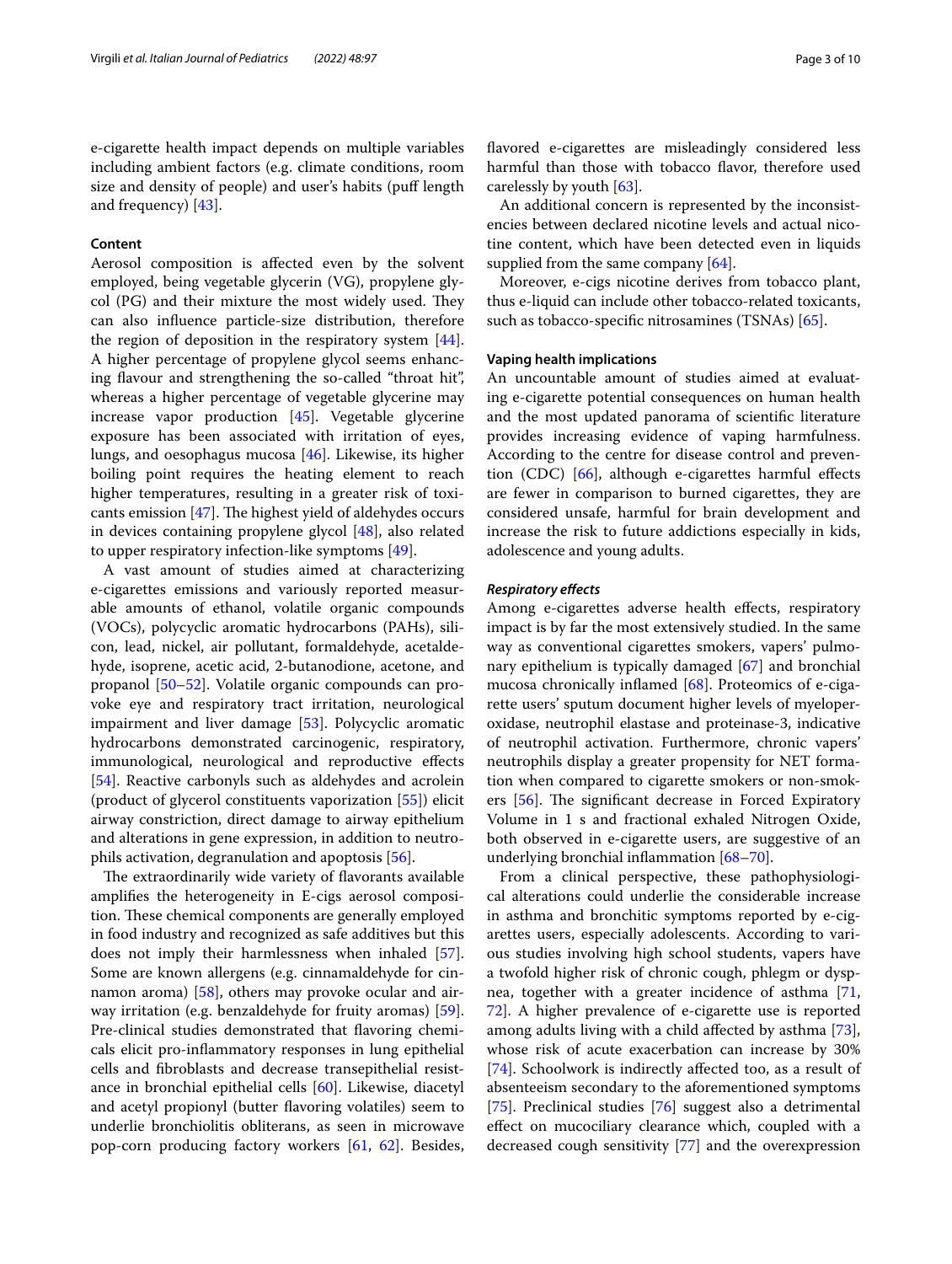of PAF-R (pneumococci's receptor [[78\]](#page-7-38)), predispose vapers to increased rates of pneumonia [[79\]](#page-7-39).

In parallel to the increasingly wide distribution of e-cigarette, a growing number of cases helped characterize a new nosological entity, which is now referred to as E-cigarette or Vaping Associated Lung Injury (EVALI). It is a diagnosis of exclusion that requires use of e-cigarettes and related products within the previous 90days, in addition to pulmonary infiltrates on imaging  $[80]$  $[80]$ . The prevalence seems higher in youth: indeed, the median age of the initially reported cases was  $19$  [[81](#page-7-41)]. The hypothesized causative agent of lung injury is vitamin E acetate, which may be found in cartridges of THC favored e-cigarettes, widespread among high school students [\[82\]](#page-7-42). Its aerosolization generates ketene, that is irritant to airways and disrupts phospholipid bilayer decreasing surfactant efectiveness [\[83](#page-8-0)]. EVALI can occur with shortness of breath, cough, tachycardia, tachypnea, pleuritic pain and rarely hemoptysis. Nausea and abdominal pain, as well as fevers and chills are not infrequent. Up to 30% of the afected require mechanical ventilation and up to 70% the admission to intensive care units  $[83-85]$  $[83-85]$  $[83-85]$ . Bilateral lower-lobe predominant ground glass and consolidative opacities with subpleural sparing are the most typical fndings at chest imaging. Other possible radiographic patterns include multiple dense consolidations (as in Acute Respiratory Distress Syndrome), multifocal patchy opacities (as in Cryptogenic Organizing Pneumonia) or ground glass pattern with air trapping (as in hypersensitivity pneumonitis) [\[85,](#page-8-1) [86](#page-8-2)]. A bronchoscopy with Broncho-Alveolar Lavage and, if possible, transbronchial biopsies should be performed after ruling out cardiac causes (through chest X-rays and/or echocardiography) and other respiratory or systemic infections (viral assay, urine, sputum and blood cultures), consistently with clinical severity [\[83,](#page-8-0) [87](#page-8-3)]. Steroids should be started concomitantly with antibiotics, especially in patients with respiratory failure; in less severe presentations they can be delayed after infectious causes are ruled out. Response to methylprednisolone is generally excellent [\[84](#page-8-4)]. Based on the severity of the clinical picture, patients can beneft from high-fow oxygen therapy, noninvasive ventilation or require mechanical ventilation [[81,](#page-7-41) [84](#page-8-4), [88\]](#page-8-5).

Case reports point out an association between e-cigarette smoking and lipoid pneumonia, acute eosinophilic pneumonia, subacute bronchial toxicity and even reversible cerebral vasoconstriction syndrome [\[89](#page-8-6)–[92\]](#page-8-7).

#### *Cardiovascular efects*

Laboratory studies have pointed out that exposure to e-cigarette can induce platelet aggregation by upregulating expression of CD41 (GPIIb), CD42b, and CD62p (P-selectin) [[93\]](#page-8-8). It also underlies oxidative stress elevation, impairment of antioxidant defenses (vitamin E reduction) and endothelium dysfunction/damage, evidenced by the detection of endothelial progenitor cells and microvescicles into the bloodstream [\[94](#page-8-9)–[96\]](#page-8-10). All these alterations could play a role in cardiovascular risk increasement. It has been proven, indeed, that daily vaping represents an independent risk factor for myocardial infarction [[97\]](#page-8-11), synergically amplifed by exposure to nicotine, a parasympathomimetic alkaloid increasing heart rate and blood pressure [[98](#page-8-12)]. Additionally, a 30minutes vaping session seems inducing an unfavorable efect on aortic stifness similar to traditional smoking [[99\]](#page-8-13).

#### *Neurological efects*

Nicotine is widely recognized as a psychoactive substance [[100\]](#page-8-14). Vapers experience craving, impaired capacity to stop and withdrawal symptoms during abstinence (e.g. irritability), which all suggest e-cigs potential of inducing nicotine dependence [[101,](#page-8-15) [102\]](#page-8-16). Similarly to other substance use disorders, adolescents are characteristically more vulnerable to addiction [\[103](#page-8-17)].

Despite ENDS representing a tobacco cessation strategy, the risk of transition to conventional cigarettes in previously never smokers represents an emerging issue of critical relevance, especially in young people [[104](#page-8-18)[–107](#page-8-19)]. A recent meta-analysis showed that in a population of teens and young adults who have never smoked, odds of smoking initiation were 3 to 6 times higher in those who have ever used e-cigarettes [[108\]](#page-8-20). Evidence suggest also that elevated nicotine concentrations may heighten the likelihood of progression [[109](#page-8-21)]. In this perspective, the renormalization of a smoking culture among teenagers threatens to subvert decades of anti-smoking eforts.

Structural and neurochemical changes in the central nervous system lie beneath the behavioral evolution that characterizes adolescence. Against this background, nicotine can afect its regular course, contributing to attention and cognitive deficits and exacerbating mood disorders [\[110\]](#page-8-22).

Furthermore, in such a critical phase of human development, nicotine exposure may prime the brain's reward system increasing pleasing efects of other substances of abuse [\[111](#page-8-23), [112\]](#page-8-24). As evidence of this, youngsters smoking e-cigarettes display a greater risk of co-occurring alcohol and/or marijuana use [[113](#page-8-25)].

## *Gastroenteric efects*

In spite of small evidence on the matter, e-cigarettes' detrimental efects do not spare gastrointestinal system. Smoking represents a well-known risk factor for gastroesophageal refux, especially since nicotine has been shown to regulate transient lower esophageal sphincter relaxations [[114\]](#page-8-26). Electronic nicotine delivery systems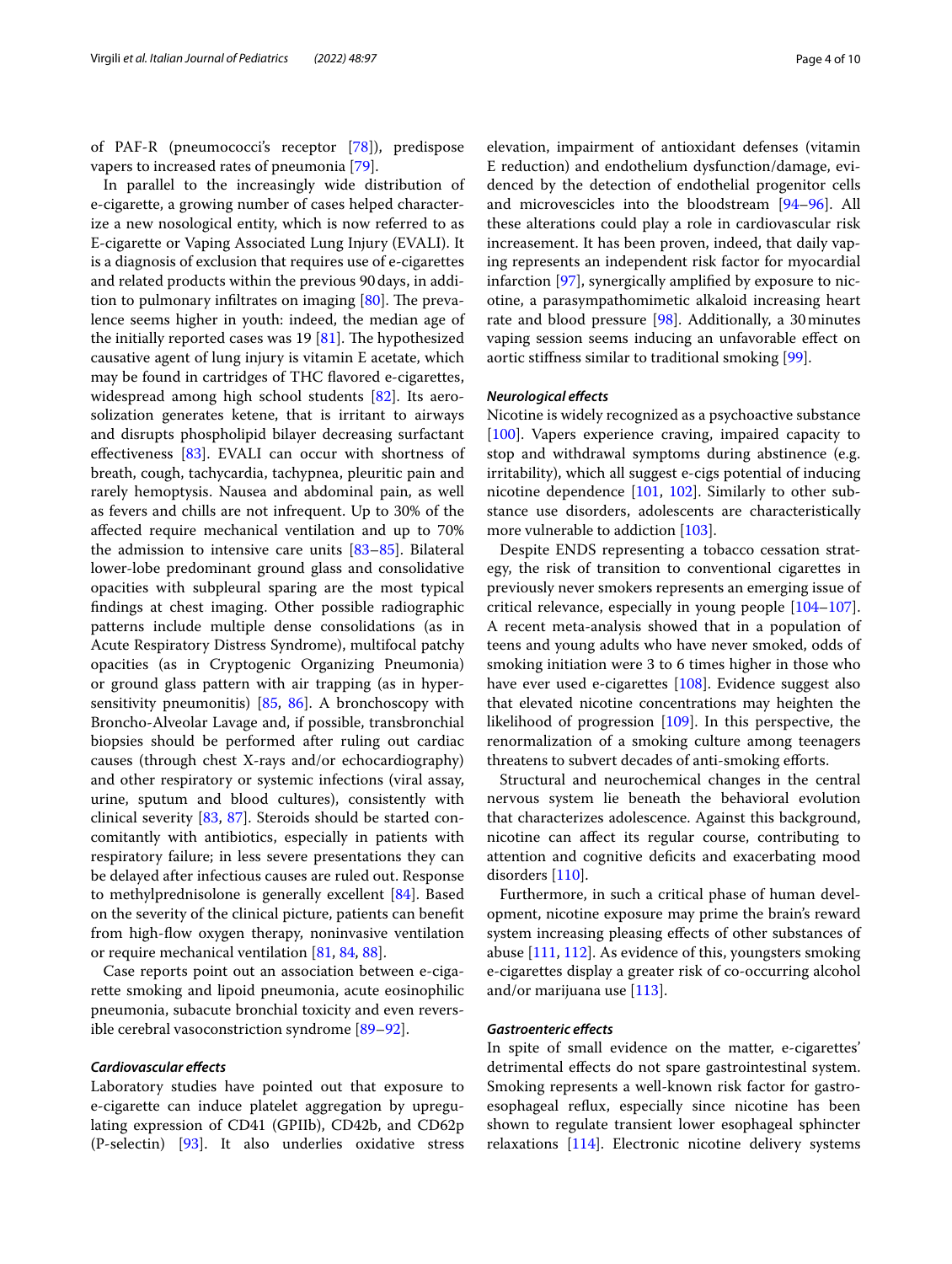have been associated to esophageal symptoms and are now considered potential triggers of esophagitis exacerbations [\[115\]](#page-8-27). Animal studies pointed out that vaping can induce hepatic steatosis through heterogeneous mechanisms, involving oxidative stress, hepatocytes apoptosis and impairment of cholesterol and lipid metabolism [[116\]](#page-8-28). A recent case report documented e-cigs-induced hepatic injury even in humans, describing an increase of liver enzymes in a young vaper presenting to the emergency department for fever, abdominal pain, vomiting and diarrhea [\[117\]](#page-8-29). In this regard, clinicians must always consider – or better solicit – patient's vaping history, since health efects of electronic cigarettes are disparate and sometimes unexpected.

#### *Acute adverse efects*

As regards e-cigarettes potential harmful efects, consideration should be given to acute injuries. A fair amount of reports to poison centers concern children incidentally exposed to e-cig liquids through ingestion (70%), inhalation (15%), ocular (8.5%) and dermal contact (6%) [[118\]](#page-8-30). Nicotine poisoning can result in tachycardia, dizziness and even seizures  $[119]$ . Ingestion of 0,1 mg/kg of nicotine-containing fuid can be fatal to a child [\[7](#page-6-6)]. Acute exposure to e-cigarettes seems associated with a worse prognosis compared with that of conventional tobacco [[120\]](#page-8-32). As electronic devices, batteries could also explode provoking severe burns [[121](#page-8-33)].

#### *Second‑ and thirdhand exposure*

Concerning e-cigarettes impact on pediatric population, an often-underestimated aspect is second- and third-hand smoke. Approximately 20% of parents using e-cigarettes follow strictly enforced vape-free home and car policies; among dual users, 64% has a smoke-free and only 26% a vape-free home policy, which implies a general misperception about e-cigarettes safety, especially among younger parents  $[122]$  $[122]$ . There is evidence that nicotine metabolites in serum, as well as saliva and urine cotinine levels, are superimposable among nonusing adults secondhandedly exposed to e-cigarettes and conventional cigarettes [\[123](#page-8-35)]. Even secondhand particular matter exposure levels can equal that of traditional smoking [\[124\]](#page-8-36) and appear to be greater in nicotine-free devices [\[125\]](#page-8-37).

## *Vaping during pregnancy (fetal developmental efects)*

Of no less importance is fetal exposure to nicotine during pregnancy. Vaping prevalence in pregnant women has been estimated to stand between 0.6 and 15% [\[126](#page-8-38)]. Nicotine can cross the placenta and measurable nicotine levels can been detected in ofspring of mothers smoking during pregnancy [\[127](#page-8-39)]. In uterus nicotine exposure increases the risk for eclampsia, premature birth, cleft lip and palate, reduced birth weight [\[128–](#page-8-40)[130\]](#page-9-0), sudden infant death syndrome, altered corpus callosum, auditory defects, besides being related to future compromised fertility, type 2 diabetes, obesity, hypertension and respiratory dysfunction [\[131](#page-9-1), [132\]](#page-9-2). Nicotinic acetylcholine receptors regulate critical stages of brain development and nicotine neurotoxic efects on the developing brain have been widely demonstrated, including future hyperactivity, cognitive impairment, anxiety, mood and attention symptoms, sensitivity to stimulant drugs [[131,](#page-9-1) [133](#page-9-3)[–137\]](#page-9-4). To date, e-cigarette impact on pregnant women and fetuses remains uncertain and further research should be established. A vast amount of studies carried out on animal models suggest pre- and postnatal alterations related with the exposure to both, nicotine and nicotine-free aerosols, including the down-regulation of genes implied in lung development [[138\]](#page-9-5), an inverse relationship between plasma and urine cotinine level and body weight [[139](#page-9-6)], in addition to neuro-behavioural and developmental disorders similar to those resulting from conventional cigarette exposure [[140\]](#page-9-7).

#### *E‑cigarettes and COVID‑19*

In the course of COVID-19 pandemic, forced social isolation due to quarantine measures has been associated with the onset and exacerbation of psychological problems, including substance use [[141](#page-9-8)]. Boredom, loneliness, and loss of daily structure during confnement led people to consume larger quantities of alcohol and smoke more cigarettes, an ever-worrying global concern [[142\]](#page-9-9). In Italy, e-cigarette use increased by 12.1% and almost 2% of non-users started vaping during the lockdown, especially vulnerable categories such as youngsters, drug-addicted (of less available substances) or people experiencing anxiety symptoms (worsened by the pandemic background) [[143\]](#page-9-10). In such a dramatic framework, e-cigarette companies seized the moment to exploit a global pandemic for their marketing purposes: using tv advertising and social media (hence addressing to younger customers) they offered pandemic supplies (e.g., masks, hand sanitisers) as gifts with the purchase of their products, suggested online shopping with pandemic-themed discount codes (e.g. "STAYHOME") and encouraged home vaping to cope with confnement-related stress [\[144](#page-9-11)].

Most concerning is that smoking and vaping has proven to impact on individual's susceptibility to coronavirus infection, rate of symptomatic disease course other than overall prognosis [[145](#page-9-12)[–147](#page-9-13)]. E-cigs users display indeed a 5–7 times higher risk of COVID-19 diagnosis compared to non-users [\[145\]](#page-9-12). Mask removal and the gesture of vaping facilitate viral hand-to-mouth transmission (especially with shared devices), increasing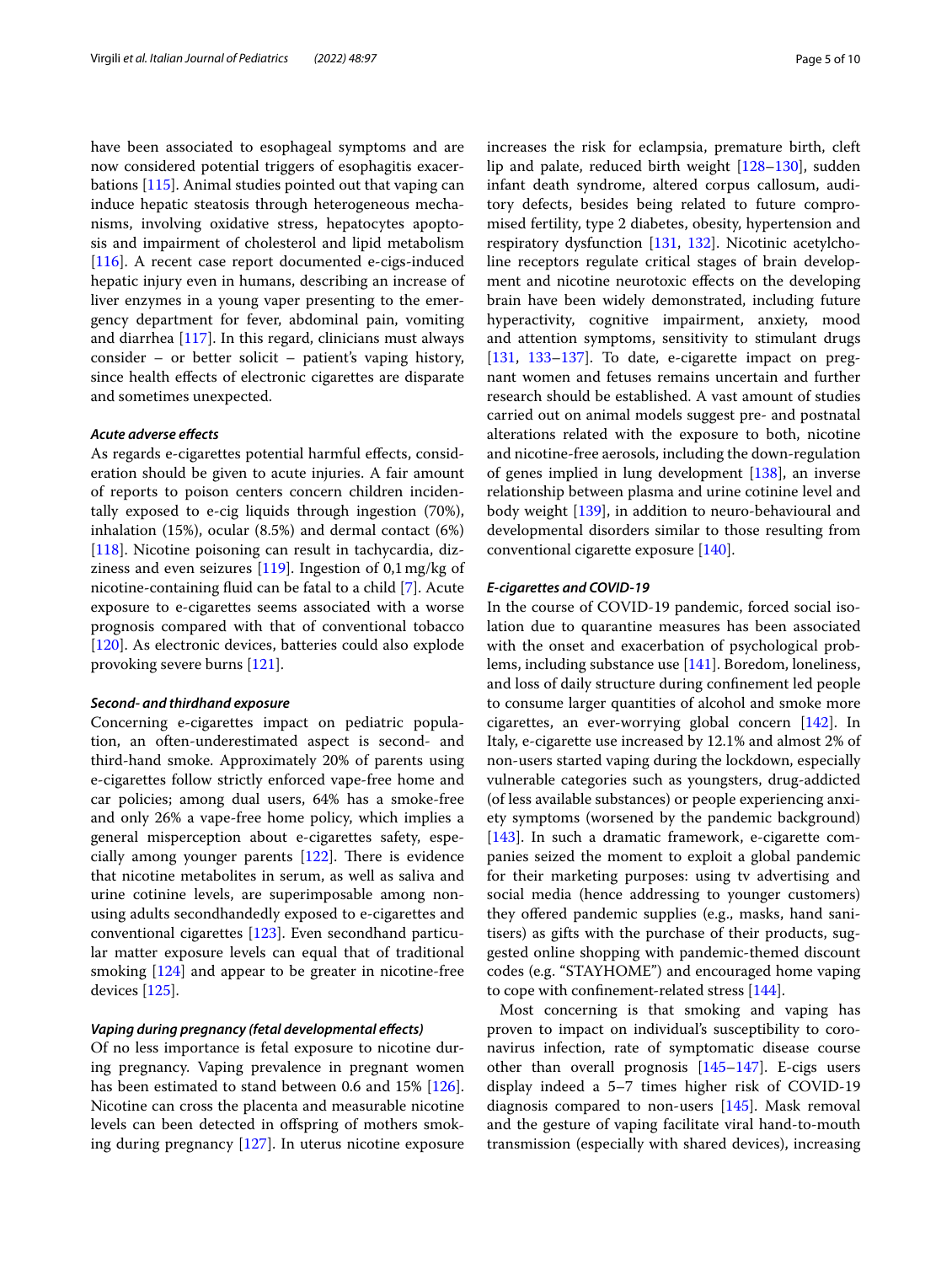smokers' susceptibility to infections, which is synergically enhanced through lung infammation, impaired clearance, oxidative stress and immune dysregulation [\[147](#page-9-13)]. Angiotensin-converting enzyme 2 (ACE-2), a ubiquitous transmembrane metallocarboxypeptidase, is the receptor SARS-CoV2 utilizes to enter human cells [\[147](#page-9-13)]. Recent research provides evidence that a nicotine-related overexpression of ACE-2 in bronchial epithelial cells is mediated by  $\alpha$ 7-subtype nicotinic receptors (nAChR $\alpha$ 7), which could facilitate SARS-CoV2 biological cycle [\[148,](#page-9-14) [149](#page-9-15)]. Furthermore, chronic exposure to nicotine aerosol seems responsible for lung infammation through a dysregulated repair response and extracellular matrix remodelling mediated by nAChR $\alpha$ 7 itself [\[150\]](#page-9-16). In this regard, ECs may not only ease virus entry, but even exacerbate the resulting lung injury. E-cigarettes detrimental efects are not confned to respiratory involvement: vaping and its consequent low-grade brain infammation results in a procoagulant condition increasing stroke risk, a known and fearsome complication of SARS-CoV2 infection [[151\]](#page-9-17). Although direct evidence remains forthcoming, such mechanisms are supposed to be mediated by ACE-2 pro-infammatory pathway, which is extensively expressed in central nervous system too [\[147\]](#page-9-13). Electronic smoking has also been proven to adversely afect the clinical course of SARS-CoV2 infection: McFadden et al. recorded signifcantly higher rates of COVID-19 symptoms among vapers when compared to non-users, with manifestations of increased severity in dual users (traditional and e-cigarettes) [\[152](#page-9-18)]. Within the framework of the ongoing COVID-19 pandemic, such fndings oriented the scientifc interest towards the relationship between SARS-CoV2 and exposure to nicotine, yet current literature provides inconsistent conclusions. Cross-sectional data from HEBECO study excluded any association between COVID-19 diagnosis and vaping habits [\[153](#page-9-19)], while Miyara and colleagues have even documented a lower probability of a symptomatic or severe disease in current smokers as compared to the general population [[154\]](#page-9-20). This led to hypothesize that nicotine might achieve a preventive efect. nAChRα7s are known to modulate the phlogistic response by calcium-mediated activation under infammatory conditions (such as cytokine storm in severe COVID-19) thus some Authors speculate that nicotinic agents might represent a therapeutic opportunity for acute COVID-19 [\[155,](#page-9-21) [156](#page-9-22)]. In the light of available evidence, we can presume that nicotine antiphlogistic effect (potentially achieved through nAChRα7 modulation) mitigates the infammatory response to the virus and acute lung injury, but chronic exposure may possibly increase the susceptibility to its infection [[147\]](#page-9-13).

Interestingly, SARS-CoV2 respiratory involvement is associated with an increase of CCL2–4 levels in bronchoalveolar fuid and mononuclear cells, an alteration recorded also in EVALI, whose clinical and radiological presentation is to a certain extent similar [[157](#page-9-23)[–159](#page-9-24)]. Chest imaging can occasionally help narrow the diagnosis since COVID-19 frequently presents with multifocal ground-glass peripheral opacities, on the contrary subpleural sparing is common in vaping-associated lung injury [\[160](#page-9-25)]. Despite the absence of pathognomonic features, EVALI should be considered in younger patients, displaying leucocytosis and responsive to corticosteroids (being COVID-19 more likely in older ages and often associated with lymphopenia) [\[159\]](#page-9-24). Accordingly, vaping history should always be investigated – and excluded – in young patients presenting to emergency departments for acute fever and respiratory symptoms, especially in individuals with no epidemiologic links to SARS-CoV2 infection [[158](#page-9-26), [161\]](#page-9-27).

#### **Conclusions**

Traditional tobacco impairing efects have been widely demonstrated, in contrast, vaping mid- and long-term complications remain unclear. Nonetheless, there is increasing evidence that e-cigarettes can no longer be considered as harmless devices. As a result of vaping cross-generational difusion, e-cigarettes health implications have become an issue of pediatric interest since children are at greater risk of their chronic efects. Despite its lesser harmfulness than traditional smoking, a vast amount of research revealed that vaping is far from being safe. Its risk-beneft ratio remains acceptable only if used as a smoking-cessation device, available under medical prescription for teenagers truly planning to quit traditional smoking for good. The remaining pediatric population does not get any beneft from electronic smoking. Therefore, based on a precautionary principle e-cigarettes should in any event be considered unhealthy hence consequently banned in this age group and restricted in its close contacts. In this perspective, governments should strengthen prevention strategies as well as restrictions and regulations on e-cigarettes marketing and advertisings. In parallel, teachers and pediatricians must play a crucial role in children and parents' education by raising their awareness about vaping harmful efects and dispelling widespread misperceptions. Given its ever-growing relevance as a worldwide health concern, further investigation in this regard is in our main interest.

#### **Acknowledgements**

N/A

## **Authors' contributions**

FV: conceptualization (supporting); investigation; writing – original draft preparation (lead). RN: conceptualization (lead); writing – review & editing (lead). SBD: writing – original draft preparation (supporting). LP: writing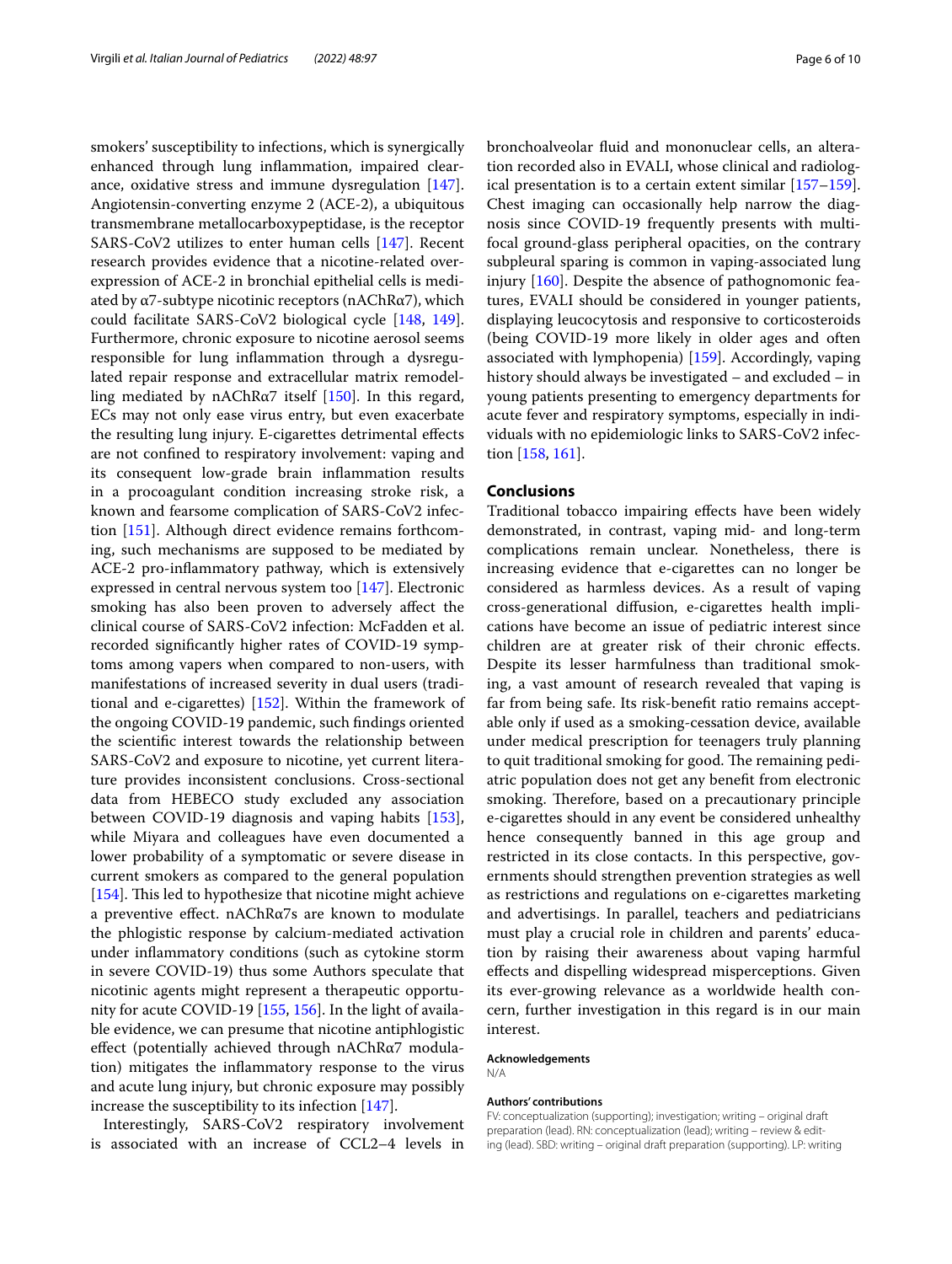## **Funding**

N/A

**Availability of data and materials** N/A

## **Declarations**

**Ethics approval and consent to participate** N/A

## **Consent for publication**

N/A

#### **Competing interests**

The authors declare no confict of interest.

Received: 13 December 2021 Accepted: 25 May 2022

#### <span id="page-6-0"></span>**References**

- 1. Heiss C. Electronic cigarettes: Replacing one evil with another? Eur J Prev Cardiol. 2019;26(11):1217–8.
- <span id="page-6-1"></span>2. Samet JM. Tobacco smoking: the leading cause of preventable disease worldwide. Thorac Surg Clin. 2013;23(2):103–12.
- <span id="page-6-2"></span>3. Thirion-Romero I, Pérez-Padilla R, Zabert G, Barrientos-Gutierrez I. Respiratory impact of electronic cigarettes and low-risk tobacco. Rev Investig Clin. 2019;71(1):17–27.
- <span id="page-6-3"></span>4. Gravely S, Fong GT, Cummings KM, Yan M, Quah AC, Borland R, et al. Awareness, trial, and current use of electronic cigarettes in 10 countries: Findings from the ITC project. Int J Environ Res Public Health. 2014;11(11):11691–704.
- <span id="page-6-4"></span>5. Gorini G, Gallus S, Carreras G, Cortini B, Vannacci V, Charrier L, et al. A long way to go: 20-year trends from multiple surveillance systems show a still huge use of tobacco in minors in Italy. Eur J Pub Health. 2019;29(1):164–9.
- <span id="page-6-5"></span>6. Jenssen BP, Walley SC; SECTION ON TOBACCO CONTROL. E-cigarettes and similar devices. Pediatrics. 2019;143(2):e20183652.
- <span id="page-6-6"></span>7. Binns C, Lee MK, Low WY. Children and E-Cigarettes: a new threat to health. Asia Pac J Public Health. 2018;30(4):315–20.
- <span id="page-6-7"></span>8. Cullen KA, Ambrose BK, Gentzke AS, Apelberg BJ, Jamal A, King BA. Notes from the Field: Use of Electronic Cigarettes and Any Tobacco Product Among Middle and High School Students - United States, 2011-2018. MMWR Morb Mortal Wkly Rep. 2018;67(45):1276–7.
- <span id="page-6-8"></span>9. Cullen KA, Gentzke AS, Sawdey MD, Chang JT, Anic GM, Wang TW, et al. e-Cigarette Use Among Youth in the United States, 2019. JAMA. 2019;322(21):2095–103.
- <span id="page-6-9"></span>10. Miech R, Johnston L, O'Malley PM, Bachman JG, Patrick ME. Trends in Adolescent Vaping, 2017-2019. N Engl J Med. 2019;381(15):1490–1.
- <span id="page-6-10"></span>11. ASH. Use of e-cigarettes among young people in Great Britain. [https://](https://ash.org.uk/wp-content/uploads/2021/02/YouthEcig2020.pdf) [ash.org.uk/wp-content/uploads/2021/02/YouthEcig2020.pdf](https://ash.org.uk/wp-content/uploads/2021/02/YouthEcig2020.pdf). Published 2021. Accessed 15 Mar 2021.
- <span id="page-6-11"></span>12. Gorini G, Gallus S, Carreras G, et al. Prevalence of tobacco smoking and electronic cigarette use among adolescents in Italy: Global Youth Tobacco Surveys (GYTS), 2010, 2014, 2018. Prev Med (Baltim). 2020;131:105903.
- <span id="page-6-12"></span>13. Chun LF, Moazed F, Calfee CS, Matthay MA, Gotts JE. Pulmonary toxicity of e-cigarettes. Am J Phys Lung Cell Mol Phys. 2017;313(2):L193–206.
- <span id="page-6-13"></span>14. Frieden TR, Jaffe HW, Richards CL, Iademarco MF. E-Cigarette Use Among Youth and Young Adults. A Report of the Surgeon General. Mmwr; 2014.
- <span id="page-6-14"></span>15. Duke JC, Lee YO, Kim AE, Watson KA, Arnold KY, Nonnemaker JM, et al. Exposure to electronic cigarette television advertisements among youth and young adults. Pediatrics. 2014;134(1):e29–36.
- 16. Richardson A, Ganz O, Vallone D. Tobacco on the web: surveillance and characterisation of online tobacco and e-cigarette advertising. Tob Control. 2015;24(4):341–7.
- <span id="page-6-15"></span>17. Singh T, Agaku IT, Arrazola RA, Marynak KL, Neff LJ, Rolle IT, et al. Exposure to Advertisements and Electronic Cigarette Use Among US Middle and High School Students. Pediatrics. 2016;137(5):e20154155.
- <span id="page-6-16"></span>18. Ayers JW, Leas EC, Allem JP, Benton A, Dredze M, Althouse BM, et al. Why do people use electronic nicotine delivery systems (electronic cigarettes)? A content analysis of Twitter, 2012-2015. PLoS One. 2017;12(3):e0170702.
- <span id="page-6-17"></span>19. Allem JP, Dharmapuri L, Unger JB, Cruz TB. Characterizing JUUL-related posts on Twitter. Drug Alcohol Depend. 2018;190:1–5.
- <span id="page-6-18"></span>20. Tsai J, Walton K, Coleman BN, Sharapova SR, Johnson SE, Kennedy SM, et al. Reasons for Electronic Cigarette Use Among Middle and High School Students - National Youth Tobacco Survey, United States, 2016. MMWR Morb Mortal Wkly Rep. 2018;67(6):196–200.
- <span id="page-6-19"></span>21. Kong G, Morean ME, Cavallo DA, Camenga DR, Krishnan-Sarin S. Reasons for electronic cigarette experimentation and discontinuation among adolescents and young adults. Nicotine Tob Res. 2015;17(7):847–54.
- 22. Bold KW, Kong G, Cavallo DA, Camenga DR, Krishnan-Sarin S. Reasons for Trying E-cigarettes and Risk of Continued Use. Pediatrics. 2016;138(3):e20160895.<https://doi.org/10.1542/peds.2016-0895> Epub 2016 Aug 8. Erratum in: Pediatrics. 2018 Dec;142(6).
- <span id="page-6-20"></span>23. Singh S, Windle SB, Filion KB, Thombs BD, O'Loughlin JL, Grad R, et al. E-cigarettes and youth: Patterns of use, potential harms, and recommendations. Prev Med. 2020;133:106009.
- <span id="page-6-21"></span>24. Ambrose BK, Rostron BL, Johnson SE, Portnoy DB, Apelberg BJ, Kaufman AR, et al. Perceptions of the relative harm of cigarettes and e-cigarettes among U.S. youth. Am J Prev Med. 2014;47(2 Suppl 1):S53–60.
- 25. Anand V, McGinty KL, O'Brien K, Guenthner G, Hahn E, Martin CA. E-cigarette Use and Beliefs Among Urban Public High School Students in North Carolina. J Adolesc Health. 2015;57(1):46–51.
- <span id="page-6-22"></span>26. Roditis M, Delucchi K, Cash D, Halpern-Felsher B. Adolescents' perceptions of health risks, social risks, and benefts difer across tobacco products. J Adolesc Health. 2016;58(5):558–66.
- <span id="page-6-23"></span>27. Pokhrel P, Little MA, Fagan P, Muranaka N, Herzog TA. Electronic cigarette use outcome expectancies among college students. Addict Behav. 2014;39(6):1062–5.
- <span id="page-6-24"></span>28. Gorukanti A, Delucchi K, Ling P, Fisher-Travis R, Halpern-Felsher B. Adolescents' attitudes towards e-cigarette ingredients, safety, addictive properties, social norms, and regulation. Prev Med. 2017;94:65–71.
- <span id="page-6-25"></span>29. Henry DB, Kobus K, Schoeny ME. Accuracy and bias in adolescents' perceptions of friends' substance use. Psychol Addict Behav. 2011;25(1):80–9.
- <span id="page-6-26"></span>30. Rimal RN, Real K. How behaviors are infuenced by perceived norms a test of the theory of normative social behavior. Commun Res. 2005;32(3):389–414.
- <span id="page-6-27"></span>31. Williams M, Ghai S, Talbot P. Disposable electronic cigarettes and electronic hookahs: evaluation of performance. Nicotine Tob Res. 2015;17(2):201–8.
- <span id="page-6-28"></span>32. Hua M, Omaiye EE, Luo W, McWhirter KJ, Pankow JF, Talbot P. Identifcation of Cytotoxic Flavor Chemicals in Top-Selling Electronic Cigarette Refll Fluids. Sci Rep. 2019;9(1):2782.
- <span id="page-6-29"></span>33. Williams M, Bozhilov KN, Talbot P. Analysis of the elements and metals in multiple generations of electronic cigarette atomizers. Environ Res. 2019;175:156–66.
- <span id="page-6-30"></span>34. Williams M, Talbot P. Design features in multiple generations of electronic cigarette atomizers. Int J Environ Res Public Health. 2019;16(16):2904.
- <span id="page-6-31"></span>35. Fox L. The Basics of Vaping - Types of E-Cig Atomizers and Vape Tanks. <https://ecigarettereviewed.com/types-of-atomizer/>. Accessed 7 Mar 2021.
- <span id="page-6-32"></span>36. Hess CA, Olmedo P, Navas-Acien A, Goessler W, Cohen JE, Rule AM. E-cigarettes as a source of toxic and potentially carcinogenic metals. Environ Res. 2017;152:221–5.
- <span id="page-6-33"></span>37. Olmedo P, Goessler W, Tanda S, Grau-Perez M, Jarmul S, Aherrera A, et al. Metal Concentrations in e-Cigarette Liquid and Aerosol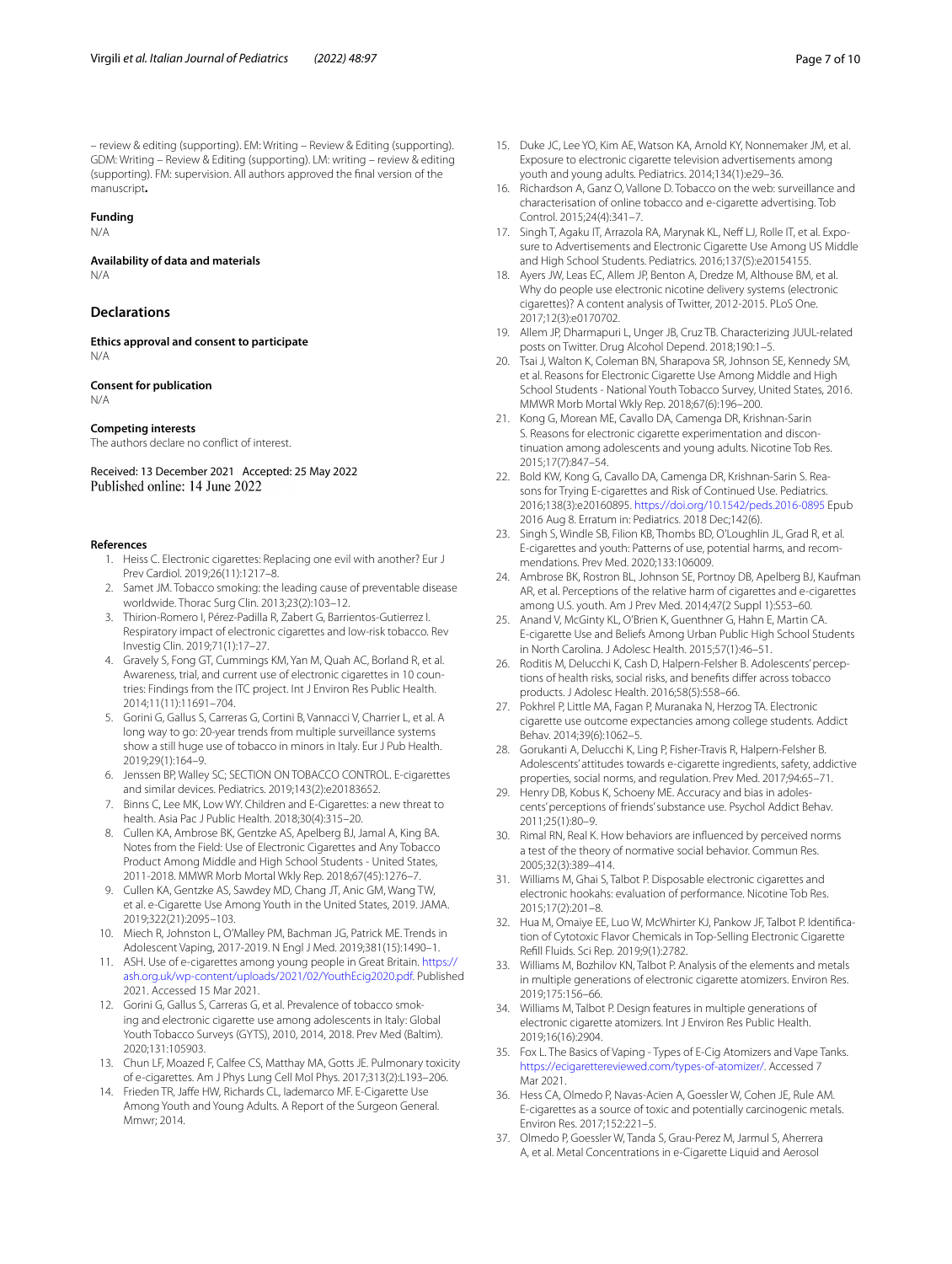Samples: The Contribution of Metallic Coils. Environ Health Perspect. 2018;126(2):027010.

- <span id="page-7-0"></span>38. Omaiye EE, McWhirter KJ, Luo W, Pankow JF, Talbot P. High-Nicotine Electronic Cigarette Products: Toxicity of JUUL Fluids and Aerosols Correlates Strongly with Nicotine and Some Flavor Chemical Concentrations. Chem Res Toxicol. 2019;32(6):1058–69.
- <span id="page-7-1"></span>39. Kavuluru R, Han S, Hahn EJ. On the popularity of the USB fash driveshaped electronic cigarette Juul. Tob Control. 2019;28(1):110–2.
- <span id="page-7-2"></span>40. Barrington-Trimis JL, Leventhal AM. Adolescents' Use of "Pod Mod" E-Cigarettes - Urgent Concerns. N Engl J Med. 2018;379(12):1099–102.
- <span id="page-7-3"></span>41. Yingst JM, Lester C, Veldheer S, Allen SI, Du P, Foulds J. E-cigarette users commonly stealth vape in places where e-cigarette use is prohibited. Tob Control. 2019;28(5):493–7.
- <span id="page-7-4"></span>42. Gotts JE, Jordt SE, McConnell R, Tarran R. What are the respiratory efects of e-cigarettes? BMJ. 2019;366:1–16.
- <span id="page-7-5"></span>43. Callahan-Lyon P. Electronic cigarettes: human health efects. Tob Control. 2014;23(SUPPL. 2):ii36–40.
- <span id="page-7-6"></span>44. Etter JF, Bullen C, Flouris AD, Laugesen M, Eissenberg T. Electronic nicotine delivery systems: a research agenda. Tob Control. 2011;20(3):243–8.
- <span id="page-7-7"></span>45. Li Q, Zhan Y, Wang L, Leischow SJ, Zeng DD. Analysis of symptoms and their potential associations with e-liquids' components: a social media study. BMC Public Health. 2016;16:674.
- <span id="page-7-8"></span>46. Phillips B, Titz B, Kogel U, Sharma D, Leroy P, Xiang Y, et al. Toxicity of the main electronic cigarette components, propylene glycol, glycerin, and nicotine, in Sprague-Dawley rats in a 90-day OECD inhalation study complemented by molecular endpoints. Food Chem Toxicol. 2017;109(Pt 1):315–32.
- <span id="page-7-9"></span>47. Talih S, Balhas Z, Salman R, Karaoghlanian N, Shihadeh A. "Direct dripping": a high-temperature, high-formaldehyde emission electronic cigarette use method. Nicotine Tob Res. 2016;18(4):453–9.
- <span id="page-7-10"></span>48. Kosmider L, Sobczak A, Fik M, Knysak J, Zaciera M, Kurek J, et al. Carbonyl compounds in electronic cigarette vapors: efects of nicotine solvent and battery output voltage. Nicotine Tob Res. 2014;16(10):1319–26.
- <span id="page-7-11"></span>49. Laino T, Tuma C, Moor P, Martin E, Stolz S, Curioni A. Mechanisms of propylene glycol and triacetin pyrolysis. J Phys Chem A. 2012;116(18):4602–9.
- <span id="page-7-12"></span>50. Fernández E, Ballbè M, Sureda X, Fu M, Saltó E, Martínez-Sánchez JM. Particulate Matter from Electronic Cigarettes and Conventional Cigarettes: a Systematic Review and Observational Study. Curr Environ Health Rep. 2015;2(4):423–9.
- 51. Wang G, Liu W, Song W. Toxicity assessment of electronic cigarettes. Inhal Toxicol. 2019;31(7):259–73.
- <span id="page-7-13"></span>52. Lerner CA, Sundar IK, Yao H, Gerlof J, Ossip DJ, McIntosh S, et al. Vapors produced by electronic cigarettes and e-juices with favorings induce toxicity, oxidative stress, and infammatory response in lung epithelial cells and in mouse lung. PLoS One. 2015;10(2):e0116732.
- <span id="page-7-14"></span>53. Environmental Protection Agency. Volatile Organic Compounds' Impact on Indoor Air Quality: Epa; 2018. [https://www.epa.gov/indoor-air-quali](https://www.epa.gov/indoor-air-quality-iaq/volatile-organic-compounds-impact-indoor-air-quality) [ty-iaq/volatile-organic-compounds-impact-indoor-air-quality](https://www.epa.gov/indoor-air-quality-iaq/volatile-organic-compounds-impact-indoor-air-quality). Accessed 8 Mar 2021.
- <span id="page-7-15"></span>54. Agency for Toxic Substances and Disease Registry (ATSDR). Public Health Statement: Polycyclic Aromatic Hydrocarbons (PAHs). Atlanta: Department of Health and Human Services, Public Health Service; 1995.
- <span id="page-7-16"></span>55. Pamies D, Vilanova E. Acrolein. In: Encyclopedia of Toxicology. 3rd ed; 2014.
- <span id="page-7-17"></span>56. Reidel B, Radicioni G, Clapp PW, Ford AA, Abdelwahab S, Rebuli ME, et al. E-Cigarette Use Causes a Unique Innate Immune Response in the Lung, Involving Increased Neutrophilic Activation and Altered Mucin Secretion. Am J Respir Crit Care Med. 2018;197(4):492–501.
- <span id="page-7-18"></span>57. Breland A, Soule E, Lopez A, Ramôa C, El-Hellani A, Eissenberg T. Electronic cigarettes: what are they and what do they do? Ann N Y Acad Sci. 2017;1394(1):5–30.
- <span id="page-7-19"></span>58. Clapp PW, Jaspers I. Electronic Cigarettes: Their Constituents and Potential Links to Asthma. Curr Allergy Asthma Rep. 2017;17(11):79.
- <span id="page-7-20"></span>59. Kosmider L, Sobczak A, Prokopowicz A, Kurek J, Zaciera M, Knysak J, et al. Cherry-favoured electronic cigarettes expose users to the inhalation irritant, benzaldehyde. Thorax. 2016;71(4):376–7.
- <span id="page-7-21"></span>60. Gerloff J, Sundar IK, Freter R, Sekera ER, Friedman AE, Robinson R, et al. Infammatory response and barrier dysfunction by diferent e-Cigarette favoring chemicals identifed by gas chromatography-mass

spectrometry in e-liquids and e-vapors on human lung epithelial cells and fbroblasts. Appl In Vitro Toxicol. 2017;3(1):28–40.

- <span id="page-7-22"></span>61. Barrington-Trimis JL, Samet JM, McConnell R. Flavorings in electronic cigarettes: an unrecognized respiratory health hazard? JAMA. 2014;312(23):2493–4.
- <span id="page-7-23"></span>62. National Institute for Occupational Safety and Health. Flavorings-Related Lung Disease. [https://www.cdc.gov/niosh/topics/favorings/](https://www.cdc.gov/niosh/topics/flavorings/exposure.html) [exposure.html](https://www.cdc.gov/niosh/topics/flavorings/exposure.html). Accessed 8 Mar 2021.
- <span id="page-7-24"></span>Pepper JK, Ribisl KM, Brewer NT. Adolescents' interest in trying flavoured e-cigarettes. Tob Control. 2016;25(Suppl 2):ii62–6.
- <span id="page-7-25"></span>64. Morean ME, Kong G, Cavallo DA, Camenga DR, Krishnan-Sarin S. Nicotine concentration of e-cigarettes used by adolescents. Drug Alcohol Depend. 2016;167:224–7.
- <span id="page-7-26"></span>65. Kim HJ, Shin HS. Determination of tobacco-specifc nitrosamines in replacement liquids of electronic cigarettes by liquid chromatographytandem mass spectrometry. J Chromatogr A. 2013;1291:48–55.
- <span id="page-7-27"></span>66. CDC. About Electronic Cigarettes. [https://www.cdc.gov/tobacco/basic\\_](https://www.cdc.gov/tobacco/basic_information/e-cigarettes/about-e-cigarettes.html) [information/e-cigarettes/about-e-cigarettes.html](https://www.cdc.gov/tobacco/basic_information/e-cigarettes/about-e-cigarettes.html). Accessed 9 Apr 2021.
- <span id="page-7-28"></span>67. Schweitzer KS, Chen SX, Law S, Van Demark M, Poirier C, Justice MJ, et al. Endothelial disruptive proinfammatory efects of nicotine and e-cigarette vapor exposures. Am J Phys Lung Cell Mol Phys. 2015;309(2):L175-87.
- <span id="page-7-29"></span>68. Ghosh A, Coakley RC, Mascenik T, Rowell TR, Davis ES, Rogers K, et al. Chronic E-Cigarette Exposure Alters the Human Bronchial Epithelial Proteome. Am J Respir Crit Care Med. 2018;198(1):67–76.
- 69. Marini S, Buonanno G, Stabile L, Ficco G. Short-term efects of electronic and tobacco cigarettes on exhaled nitric oxide. Toxicol Appl Pharmacol. 2014;278(1):9–15.
- <span id="page-7-30"></span>70. Vardavas CI, Anagnostopoulos N, Kougias M, Evangelopoulou V, Connolly GN, Behrakis PK. Short-term pulmonary efects of using an electronic cigarette: impact on respiratory fow resistance, impedance, and exhaled nitric oxide. Chest. 2012;141(6):1400–6.
- <span id="page-7-31"></span>71. McConnell R, Barrington-Trimis JL, Wang K, Urman R, Hong H, Unger J, et al. Electronic Cigarette Use and Respiratory Symptoms in Adolescents. Am J Respir Crit Care Med. 2017;195(8):1043–9.
- <span id="page-7-32"></span>72. Wang MP, Ho SY, Leung LT, Lam TH. Electronic Cigarette use and respiratory symptoms in Chinese Adolescents in Hong Kong. JAMA Pediatr. 2016;170(1):89–91.
- <span id="page-7-33"></span>73. Carwile JL, Fleisch AF, Young K, Ahrens KA. Electronic cigarette use in US households with children: The "New" secondhand smoke. JAMA Pediatr. 2019;173(7):693–5.
- <span id="page-7-34"></span>74. Bayly JE, Bernat D, Porter L, Choi K. Secondhand exposure to aerosols from electronic nicotine delivery systems and asthma exacerbations among youth with asthma. Chest. 2019;155(1):88–93.
- <span id="page-7-35"></span>75. Cho JH, Paik SY. Association between electronic cigarette use and asthma among High School Students in South Korea. PLoS One. 2016;11(3):e0151022.
- <span id="page-7-36"></span>76. Carson JL, Zhou L, Brighton L, Mills KH, Zhou H, Jaspers I, et al. Temporal structure/function variation in cultured diferentiated human nasal epithelium associated with acute single exposure to tobacco smoke or E-cigarette vapor. Inhal Toxicol. 2017;29(3):137–44.
- <span id="page-7-37"></span>77. Dicpinigaitis PV, Lee Chang A, Dicpinigaitis AJ, Negassa A. Efect of e-Cigarette Use on Cough Refex Sensitivity. Chest. 2016;149(1):161–5.
- <span id="page-7-38"></span>78. Miyashita L, Suri R, Dearing E, Mudway I, Dove RE, Neill DR, et al. E-cigarette vapour enhances pneumococcal adherence to airway epithelial cells. Eur Respir J. 2018;51(2):1701592.
- <span id="page-7-39"></span>79. Hwang JH, Lyes M, Sladewski K, Enany S, McEachern E, Mathew DP, et al. Electronic cigarette inhalation alters innate immunity and airway cytokines while increasing the virulence of colonizing bacteria. J Mol Med (Berl). 2016;94(6):667–79.
- <span id="page-7-40"></span>80. Cherian SV, Kumar A, Estrada-Y-Martin RM. E-Cigarette or vaping product-associated lung injury: a review. Am J Med. 2020;133(6):657–63.
- <span id="page-7-41"></span>81. Layden JE, Ghinai I, Pray I, Kimball A, Layer M, Tenforde MW, et al. Pulmonary illness related to E-cigarette use in Illinois and Wisconsin - Final Report. N Engl J Med. 2020;382(10):903–16.
- <span id="page-7-42"></span>82. Kowitt SD, Osman A, Meernik C, Zarkin GA, Ranney LM, Martin J, et al. Vaping cannabis among adolescents: prevalence and associations with tobacco use from a cross-sectional study in the USA. BMJ Open. 2019;9(6):e028535.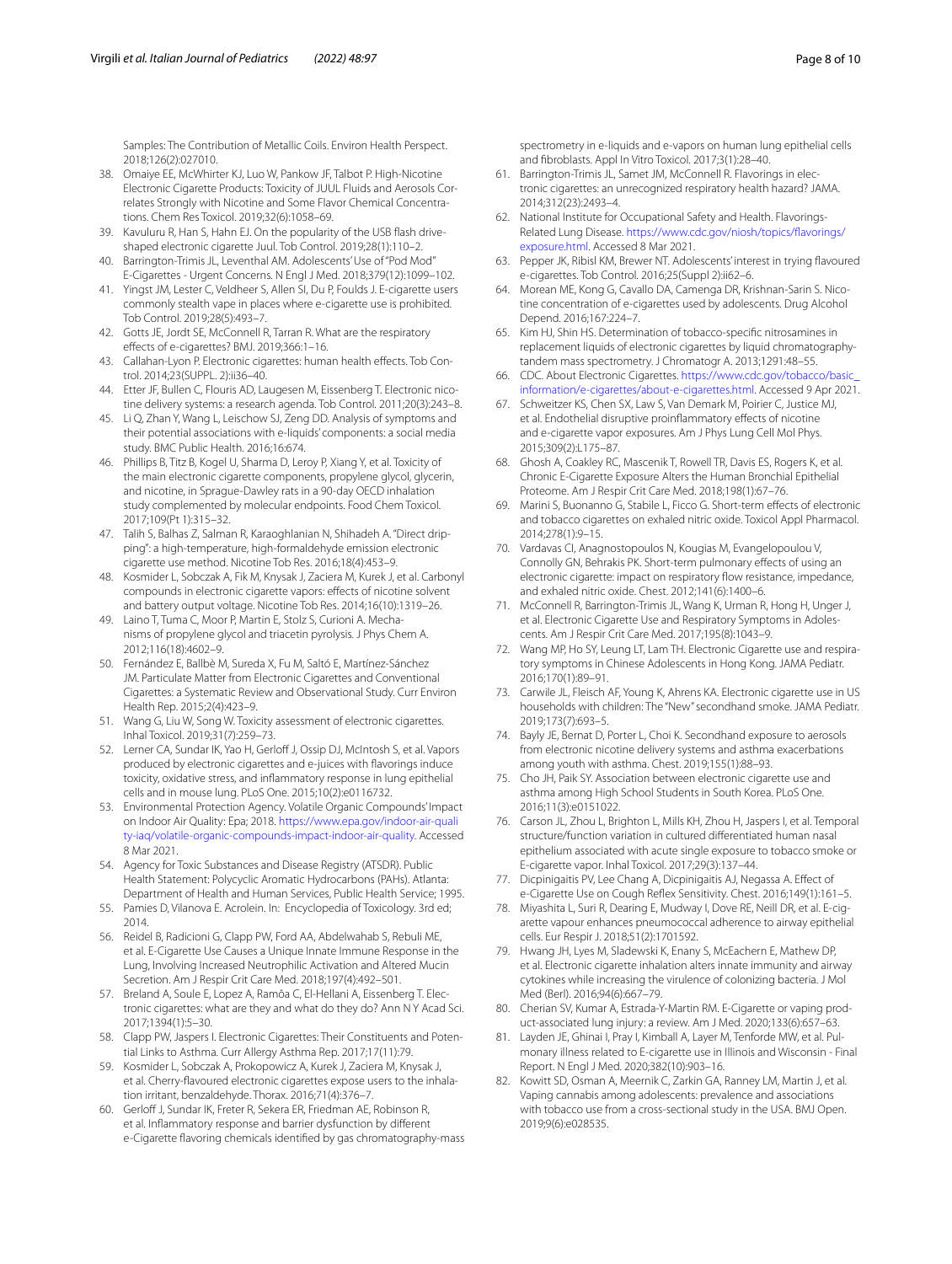- <span id="page-8-0"></span>83. Blount BC, Karwowski MP, Shields PG, Morel-Espinosa M, Valentin-Blasini L, Gardner M, et al. Vitamin E Acetate in Bronchoalveolar-Lavage Fluid Associated with EVALI. N Engl J Med. 2020;382(8):697–705.
- <span id="page-8-4"></span>84. Kalininskiy A, Bach CT, Nacca NE, Ginsberg G, Marraffa J, Navarette KA, et al. E-cigarette, or vaping, product use associated lung injury (EVALI): case series and diagnostic approach. Lancet Respir Med. 2019;7(12):1017–26.
- <span id="page-8-1"></span>85. Triantafyllou GA, Tiberio PJ, Zou RH, Lamberty PE, Lynch MJ, Kreit JW, et al. Vaping-associated acute lung injury: a case series. Am J Respir Crit Care Med. 2019;200(11):1430–1.
- <span id="page-8-2"></span>86. Henry TS, Kanne JP, Kligerman SJ. Imaging of vaping-associated lung disease. N Engl J Med. 2019;381(15):1486–7.
- <span id="page-8-3"></span>87. Mukhopadhyay S, Mehrad M, Dammert P, Arrossi AV, Sarda R, Brenner DS, et al. Lung biopsy fndings in severe pulmonary illness associated with E-Cigarette Use (Vaping). Am J Clin Pathol. 2020;153(1):30–9.
- <span id="page-8-5"></span>88. Blagev DP, Harris D, Dunn AC, Guidry DW, Grissom CK, Lanspa MJ. Clinical presentation, treatment, and short-term outcomes of lung injury associated with e-cigarettes or vaping: a prospective observational cohort study. Lancet. 2019;394:2073–83.
- <span id="page-8-6"></span>89. McCauley L, Markin C, Hosmer D. An unexpected consequence of electronic cigarette use. Chest. 2012;141(4):1110–3.
- 90. Thota D, Latham E. Case report of electronic cigarettes possibly associated with eosinophilic pneumonitis in a previously healthy active-duty sailor. J Emerg Med. 2014;47(1):15–7.
- 91. Hureaux J, Drouet M, Urban T. A case report of subacute bronchial toxicity induced by an electronic cigarette. Thorax. 2014;69(6):596–7.
- <span id="page-8-7"></span>92. Vannier S, Ronziere T, Ferre JC, Lassalle V, Verin M. Reversible cerebral vasoconstriction syndrome triggered by an electronic cigarette: case report. Eur J Neurol. 2015;22(5):e64–5.
- <span id="page-8-8"></span>93. Hom S, Chen L, Wang T, Ghebrehiwet B, Yin W, Rubenstein DA. Platelet activation, adhesion, infammation, and aggregation potential are altered in the presence of electronic cigarette extracts of variable nicotine concentrations. Platelets. 2016;27(7):694–702.
- <span id="page-8-9"></span>94. Antoniewicz L, Bosson JA, Kuhl J, Abdel-Halim SM, Kiessling A, Mobarrez F, et al. Electronic cigarettes increase endothelial progenitor cells in the blood of healthy volunteers. Atherosclerosis. 2016;255:179–85.
- 95. Carnevale R, Sciarretta S, Violi F, Nocella C, Lofredo L, Perri L, et al. Acute impact of tobacco vs electronic cigarette smoking on oxidative stress and vascular function. Chest. 2016;150(3):606–12.
- <span id="page-8-10"></span>Staudt MR, Salit J, Kaner RJ, Hollmann C, Crystal RG. Altered lung biology of healthy never smokers following acute inhalation of E-cigarettes. Respir Res. 2018;19(1):78.
- <span id="page-8-11"></span>97. Alzahrani T, Pena I, Temesgen N, Glantz SA. Association Between electronic cigarette use and myocardial infarction. Am J Prev Med. 2018;55(4):455–61.
- <span id="page-8-12"></span>98. Yan XS, D'Ruiz C. Effects of using electronic cigarettes on nicotine delivery and cardiovascular function in comparison with regular cigarettes. Regul Toxicol Pharmacol. 2015;71(1):24–34.
- <span id="page-8-13"></span>99. Vlachopoulos C, Ioakeimidis N, Abdelrasoul M, et al. Electronic cigarette stifness and blood pressure in young smokers treatment of pure aortic regurgitation using a second-generation. J Am Coll Cardiol. 2016;67(23):2802–3.
- <span id="page-8-14"></span>100. Murray JB. Nicotine as a psychoactive drug. J Psychol. 1991;125(1):5–25.
- <span id="page-8-15"></span>101. Foulds J, Veldheer S, Yingst J, Hrabovsky S, Wilson SJ, Nichols TT, et al. Development of a questionnaire for assessing dependence on electronic cigarettes among a large sample of ex-smoking E-cigarette users. Nicotine Tob Res. 2015;17(2):186–92.
- <span id="page-8-16"></span>102. Etter JF, Eissenberg T. Dependence levels in users of electronic cigarettes, nicotine gums and tobacco cigarettes. Drug Alcohol Depend. 2015;147:68–75.
- <span id="page-8-17"></span>103. Pentz MA, Shin H, Riggs N, Unger JB, Collison KL, Chou CP. Parent, peer, and executive function relationships to early adolescent e-cigarette use: a substance use pathway? Addict Behav. 2015;42:73–8.
- <span id="page-8-18"></span>104. Spindle TR, Hiler MM, Cooke ME, Eissenberg T, Kendler KS, Dick DM. Electronic cigarette use and uptake of cigarette smoking: a longitudinal examination of U.S. college students. Addict Behav. 2017;67:66–72.
- 105. Bold KW, Kong G, Camenga DR, Simon P, Cavallo DA, Morean ME, et al. Trajectories of E-Cigarette and Conventional Cigarette Use Among Youth. Pediatrics. 2018;141(1):e20171832.
- Leventhal AM, Strong DR, Kirkpatrick MG, Unger JB, Sussman S, Riggs NR, et al. association of electronic cigarette use with initiation of

combustible tobacco product smoking in early adolescence. JAMA. 2015;314(7):700–7.

- <span id="page-8-19"></span>107. Primack BA, Soneji S, Stoolmiller M, Fine MJ, Sargent JD. Progression to traditional cigarette smoking after electronic cigarette use among US adolescents and young adults. JAMA Pediatr. 2015;169(11):1018–23.
- <span id="page-8-20"></span>108. Soneji S, Barrington-Trimis JL, Wills TA, Leventhal AM, Unger JB, Gibson LA, et al. Association between initial use of e-Cigarettes and subsequent cigarette smoking among adolescents and young adults: a systematic review and meta-analysis. JAMA Pediatr. 2017;171(8):788–97.
- <span id="page-8-21"></span>109. Goldenson NI, Leventhal AM, Stone MD, McConnell RS, Barrington-Trimis JL. Associations of Electronic Cigarette Nicotine Concentration With Subsequent Cigarette Smoking and Vaping Levels in Adolescents. JAMA Pediatr. 2017;171(12):1192–9.
- <span id="page-8-22"></span>110. Yuan M, Cross SJ, Loughlin SE, Leslie FM. Nicotine and the adolescent brain. J Physiol. 2015;593(16):3397–412.
- <span id="page-8-23"></span>111. Agrawal A, Madden PA, Martin NG, Lynskey MT. Do early experiences with cannabis vary in cigarette smokers? Drug Alcohol Depend. 2013;128(3):255–9.
- <span id="page-8-24"></span>112. Huang YY, Kandel DB, Kandel ER, Levine A. Nicotine primes the efect of cocaine on the induction of LTP in the amygdala. Neuropharmacology. 2013;74:126–34.
- <span id="page-8-25"></span>113. Camenga DR, Kong G, Cavallo DA, Liss A, Hyland A, Delmerico J, et al. Alternate tobacco product and drug use among adolescents who use electronic cigarettes, cigarettes only, and never smokers. J Adolesc Health. 2014;55(4):588–91.
- <span id="page-8-26"></span>114. Kahrilas PJ, Gupta RR. Mechanisms of acid refux associated with cigarette smoking. Gut. 1990;31(1):4–10.
- <span id="page-8-27"></span>115. Pasricha TS, Kochar B. Vaping-associated esophagitis. BMC Gastroenterol. 2021;21(1):106.
- <span id="page-8-28"></span>116. Hasan KM, Friedman TC, Shao X, Parveen M, Sims C, Lee DL, et al. E-cigarettes and western diet: important metabolic risk factors for hepatic diseases. Hepatology. 2019;69(6):2442–54.
- <span id="page-8-29"></span>117. Fan T, DuBose L, Wayne C, Sisniega C. E-cigarette, or vaping, associated lung and hepatic injury. J Pediatr Gastroenterol Nutr. 2020;71(3):e98–e100.
- <span id="page-8-30"></span>118. Collaco JM, McGrath-Morrow SA. Electronic cigarettes: exposure and use among pediatric populations. J Aerosol Med Pulm Drug Deliv. 2018;31(2):71–7.
- <span id="page-8-31"></span>119. Govindarajan P, Spiller HA, Casavant MJ, Chounthirath T, Smith GA. E-cigarette and liquid nicotine exposures among young children. Pediatrics. 2018;141(5):e20173361.
- <span id="page-8-32"></span>120. Kamboj A, Spiller HA, Casavant MJ, Chounthirath T, Smith GA. Pediatric exposure to E-cigarettes, nicotine, and tobacco products in the United States. Pediatrics. 2016;137(6):e20160041.
- <span id="page-8-33"></span>121. Patterson SB, Beckett AR, Lintner A, Leahey C, Greer A, Brevard SB, et al. A novel classifcation system for injuries after electronic cigarette explosions. J Burn Care Res. 2017;38(1):e95–e100.
- <span id="page-8-34"></span>122. Drehmer JE, Nabi-Burza E, Walters BH, et al. Parental smoking and E-Cigarette use in homes and cars. Pediatrics. 2019;143(4):e20183249.
- <span id="page-8-35"></span>123. Ballbè M, Martínez-Sánchez JM, Sureda X, Fu M, Pérez-Ortuño R, Pascual JA, et al. Cigarettes vs. e-cigarettes: Passive exposure at home measured by means of airborne marker and biomarkers. Environ Res. 2014;135:76–80.
- <span id="page-8-36"></span>124. Soule EK, Maloney SF, Spindle TR, Rudy AK, Hiler MM, Cobb CO. Electronic cigarette use and indoor air quality in a natural setting. Tob Control. 2017;26(1):109–12.
- <span id="page-8-37"></span>125. Ruprecht AA, De Marco C, Pozzi P, Munarini E, Mazza R, Angellotti G, et al. Comparison between particulate matter and ultrafne particle emission by electronic and normal cigarettes in real-life conditions. Tumori. 2014;100(1):e24–7.
- <span id="page-8-38"></span>126. Whittington JR, Simmons PM, Phillips AM, Gammill SK, Cen R, Magann EF, et al. The use of electronic cigarettes in pregnancy: a review of the literature. Obstet Gynecol Surv. 2018;73(9):544–9.
- <span id="page-8-39"></span>127. Spector LG, Murphy SE, Wickham KM, Lindgren B, Joseph AM. Prenatal tobacco exposure and cotinine in newborn dried blood spots. Pediatrics. 2014;133(6):e1632–8.
- <span id="page-8-40"></span>128. Gunnerbeck A, Edstedt Bonamy AK, Wikström AK, Granath F, Wickström R, Cnattingius S. Maternal snuff use and smoking and the risk of oral cleft malformations--a population-based cohort study. PLoS One. 2014;9(1):e84715.